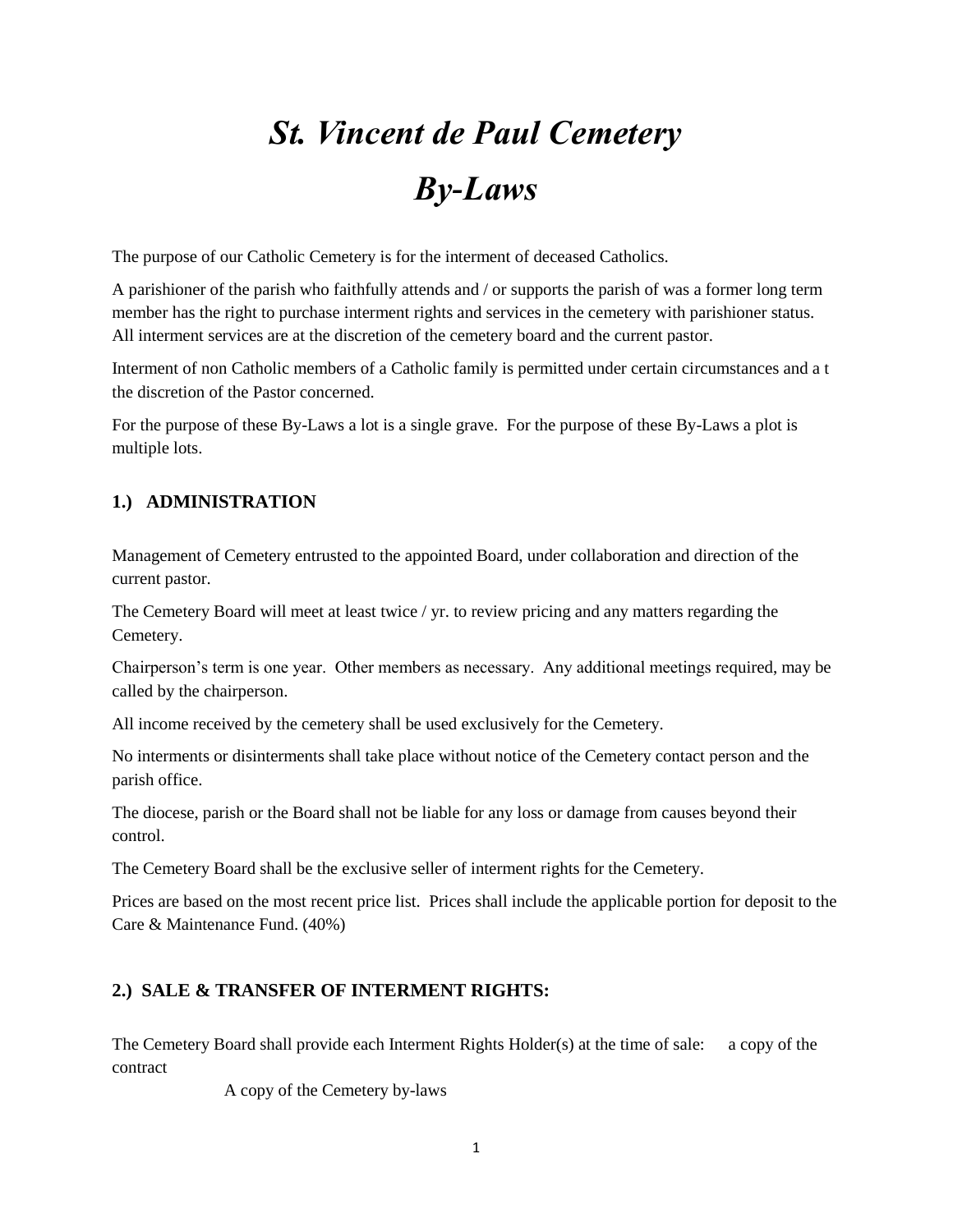Interment Rights Holder (s) may transfer the Interment Rights by gift, bequest or other transfer but shall not re sell Interment Rights except to the board. The board shall for proof of ownership, require satisfactory evidence for proof of ownership.

Fee for transfer sale shall be as prescribed in the price list.

Upon written demand, the Interment Rights Holder (s) may at any time cancel the contract and have the cemetery re-purchase the Interment Rights if no Rights have yet been exercised subject to the following conditions. The repurchase price shall be calculated as the original price paid minus the portion deposited into the Care and Maintenance Fund.

The Board shall re-purchase the Internment Rights within 30 days after receiving request.

The re-purchase price shall be the original selling price less the amount invested in the C & M Fund.

No refund shall be made for any lot or plot for which interment rights have been exercised.

Interment Rights holder shall notify the board or parish office of any change in address.

If the original price is unknown, the re-purchase price shall be as set out in the cemeteries act.

If Interment Rights are abandoned, the Board may apply to the Ministry for a declaration for the re-sale of the Interment Rights.

Interments shall take place throughout the year unless weather conditions do not allow. The decision is at the discretion of the cemetery contact person and the current pastor.

#### **3.) INTERMENTS**

- A) No more than one interment shall be made in any single grave, except: double depth in areas designed six cremated remains infant container or 2 cremated remains at the head of a single grave in which a casket containing human remains has been interred. (Full adult grave)
- B) A burial permit issued by the Division Registrar showing that the death has been registered or, in the case of a cremation, a Certificate of cremation must be deposited with the Cemetery custodian before an interment may take place
- C) Remains to be interred in a grave shall be enclosed and sealed securely in a container of sufficient strength to permit interment with the container remaining intact.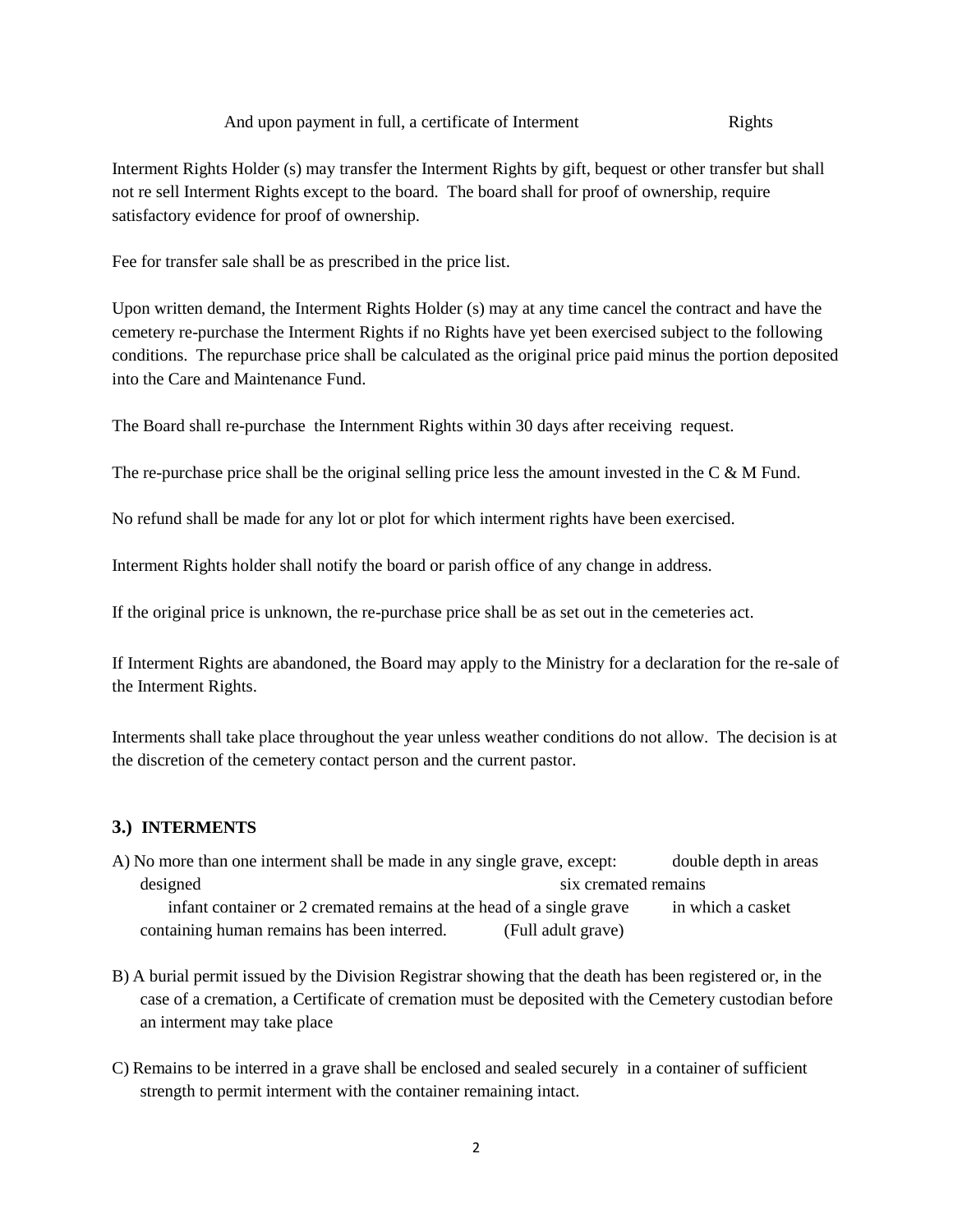- D) The container shall be of a size to permit interment within the dimension of the lot.
- E) If cremated remains are to be buried in a Cemetery plow with a full interment; the cremated remains cannot be buried prior to the full interment in the same plot.
- F) Those ordering the interment shall be held responsible for charges incurred. Interment fee shall include opening and closing of the grave and the registration of the interment.
- G) No lot shall be opened by any unauthorized person except under the direction of the board.
- H) A representative of the Cemetery Board shall be present for each interment.
- I) Notice of Interment shall be given to the Cemetery contact person and parish office at least 36 hours in advance of the interment. The board shall not be responsible for the preparation of the grave without such notice.
- J) Interments shall not be permitted on Sundays.
- K) Committal services shall be in keeping with the teachings of the Church.
- L) Only human remains can be interred in parish Cemetery.
- M) No interments or other services will be provided if plot is in arrears.
- N) Committed services for all Catholics shall be conducted by a Roman Catholic clergy or their delegate, with prior approval of the pastor concerned.
- O) The board shall permit within the cemetery only those activities and rituals approved by the Church.
- P) All disinterments shall not be permitted without written consent of the local Medical Officer of Health and the Interment Rights Holder, except on an order from the Court or as provided in the Cemeteries Act.

#### **4.) CARE OF LOTS**

Lots sold or assigned shall be maintained and kept properly graded, sodded and mowed by the3 board or the board's designate.

No shrubs or trees are t6o be planted on a lot or plot.

An article which is detrimental or is not in keeping with dignity and respectable decorum of the Cemetery or hinders the maintenance of Cemetery properly or constitutes a hazard, may be removed by the board.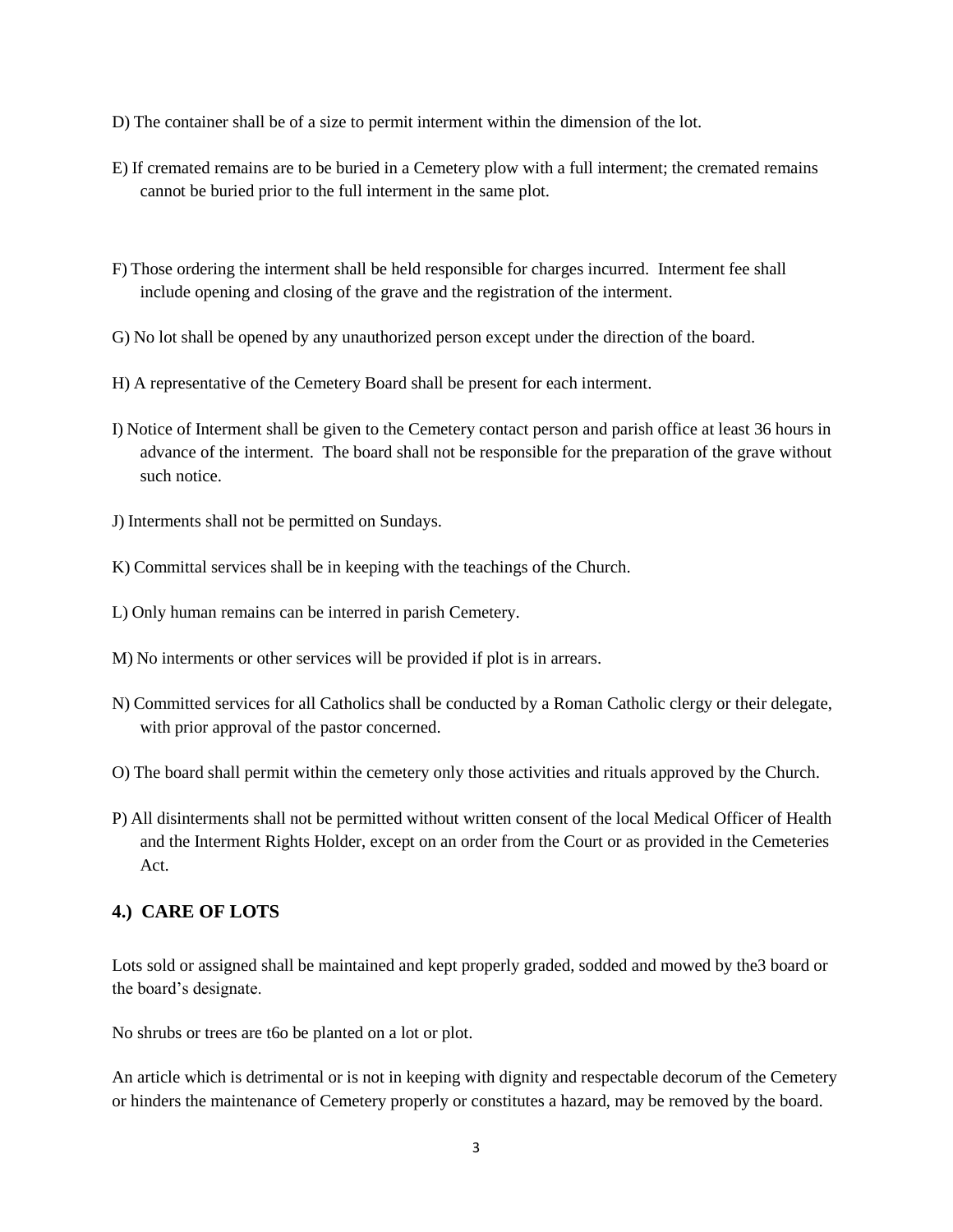The article will be held at the Cemetery for 14 days and if not collected it will be disposed of by the board.

The board, with collaboration and direction of the current pastor, has sole responsibility with respect to any new re-beautification projects with regards to cemetery property.

### **5.) FLOWERS:**

The Interment Rights Holder is responsible for any articles placed on cemetery lot.

The permanent installation into the ground of flower vases, candle holders, solar lights or any other article shall not be permitted.

Vases, containers, wreaths of flowers which are left beyond the designated time, or which become unsightly, or which interfere with grass cutting or trimming, may be removed by the Board. If the articles have any value, the Interment Rights Holder shall be notified, where possible. Articles not collected by the Interment Rights Holder within 30 days shall be discarded.

The board reserves the right to remove deteriorated wreaths and flowers if not removed by the Interment Rights Holder.

Between May 1st and October 31st the board restricts all wreaths flower arrangements etc. that may impede the maintenance of the Cemetery property.

The Board reserves the right to remove numerous wreaths and flowers considered to be excessive by adjoining lot owners.

The Board shall not be liable for vases, containers, flowers or any articles placed in the cemetery.

## **6.) MARKERS:**

The Board shall reserve the right to determine the size of markers and the location of markers on each lot and plot.

All markers installed in the Cemetery shall have the proper amount of money deposited in the Care and Maintenance Fund as regulated in the Cemeteries act.

No inscription or design shall be placed on any marker which is not in keeping with the dignity and respectable decorum of the Cemetery Board and the current pastor.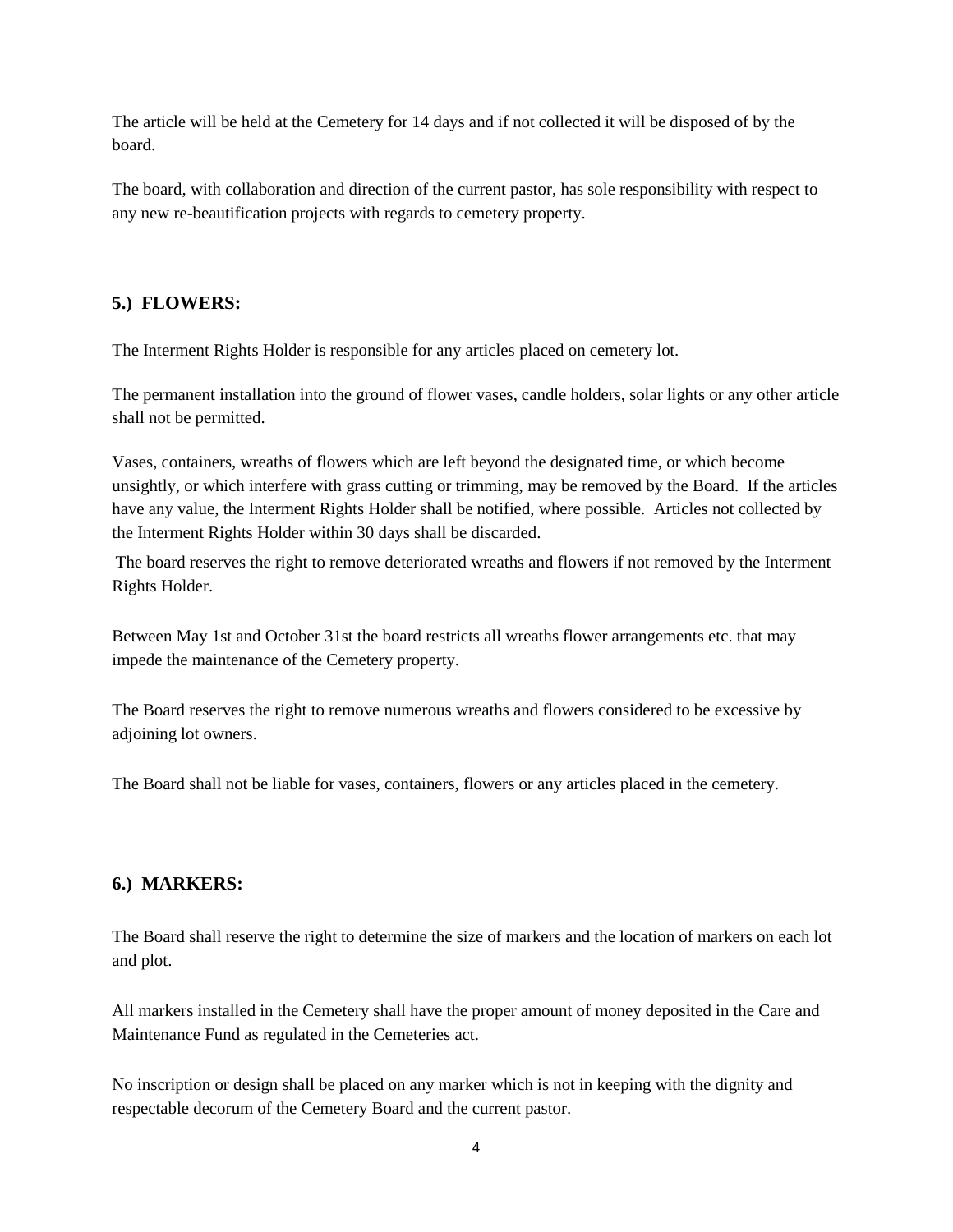The die Stone and base stone shall be constructed of granite.

The minimum thickness for flat granite markers and for the base of flat bronze markers shall be 10 centimeters (4 inches)

Free-standing crosses and statues shall be secured to the die stone or base stone by a minimum of two dowel pins, which shall be epoxied in place.

No markers, footstones or memorials of any kind shall be placed, moved, altered or removed without permission of the Board.

Markers shall not be delivered to the cemetery without prior receipt by the Board of a fully completed "Request for Marker Installation Form."

No marker or other structure shall be placed in or upon a lot or plot until accrued charges have been paid in full to the Board.

The Interment Rights Holder shall be notified by the Board in writing, where possible, when a marker, memorial or other structure on the lot or plot of the Interment Rights Holder is to be repaired, reset or laid down.

#### **7.) UPRIGHT MARKERS**

Concrete foundations to be installed by monument company, contractor or others shall be of the dimensions to fit the designated space and proper dimension for monument base, allowing 2" projection of the foundation all around the base. Concrete will be allowed 24 hours to cure before placing monument.

Only one upright monument per lot regardless of the number of burials in said lot.

For the purpose of these by-laws a marker shall be understood to be any permanent memorial structure. For the purpose of these by-laws a monument shall be any marker that is not flush with the ground.

All monuments must conform to the following height restrictions:

Monuments up to 32" high must be at least 6" thick;

Monuments from 32" high to 40: high must be at least 7" thick;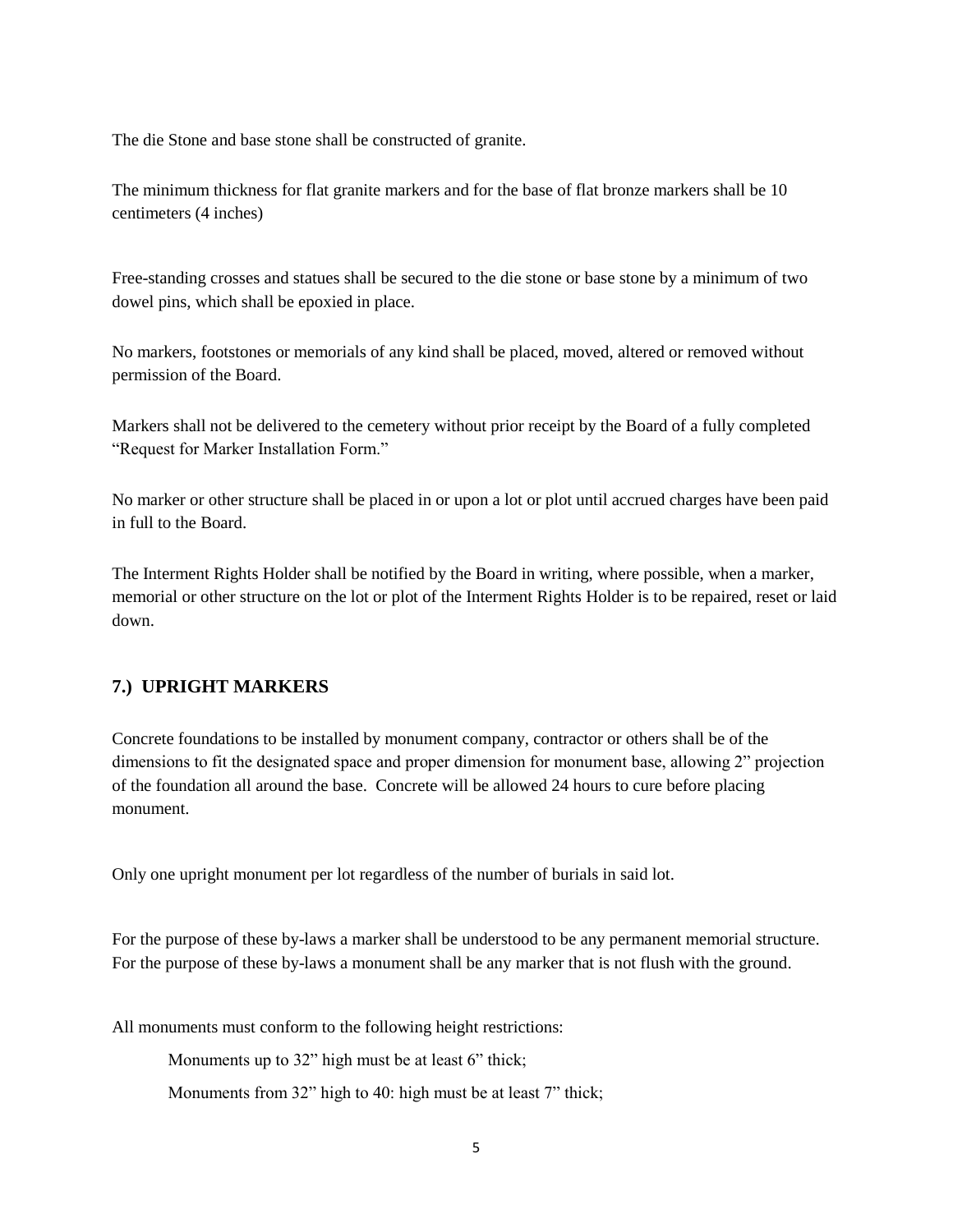Monuments from 40" high to 55" high must be at least 8" thick;

Any monument higher than 44" must have plans submitted for the Board for approval and may be denied for practical reasons.

The Board will decide if a monument is unsafe. The board has the right to lay monuments on the ground to ensure safety of the public and to preserve the dignity of the Cemetery property. The Interment Right Holder(s) will be notified in writing of this action.

Any damage to monuments on adjoin lots to the lot that which a new monument is being set the monument company is liable.

Due to weather and ground conditions the setting of monuments in a Cemetery is at the discretion of the Board.

All marker setting, upright or flat is at the expense of the Interment Rights Holder(s).

## **8.) REGULATIONS FOR MONUMENT DEALERS:**

The applicant named on the "Request for Marker Installation Form" and/or the Interment Rights Holder(s) is financially liable for any damage to any cemetery property during the installation and any work completed by the monument company. This excludes the cemetery Board of any responsibility.

A Request for Marker Installation Form is required the Cemetery Board prior to markers being delivered to the cemetery.

All rubbish and excavated material shall be removed from the Cemetery by the monument company, contractor or others under the direction of the Board.

The demeanor of workers employed by others in the cemetery shall be subject to the supervision of the Board.

Work shall be done during regular Cemetery hours, unless by special permission of the Board.

#### **9.) VISITORS:**

Visitors shall respect the sacred nature of the Cemetery.

Children under the age of 16 years shall not be allowed on Cemetery property unless accompanied by an